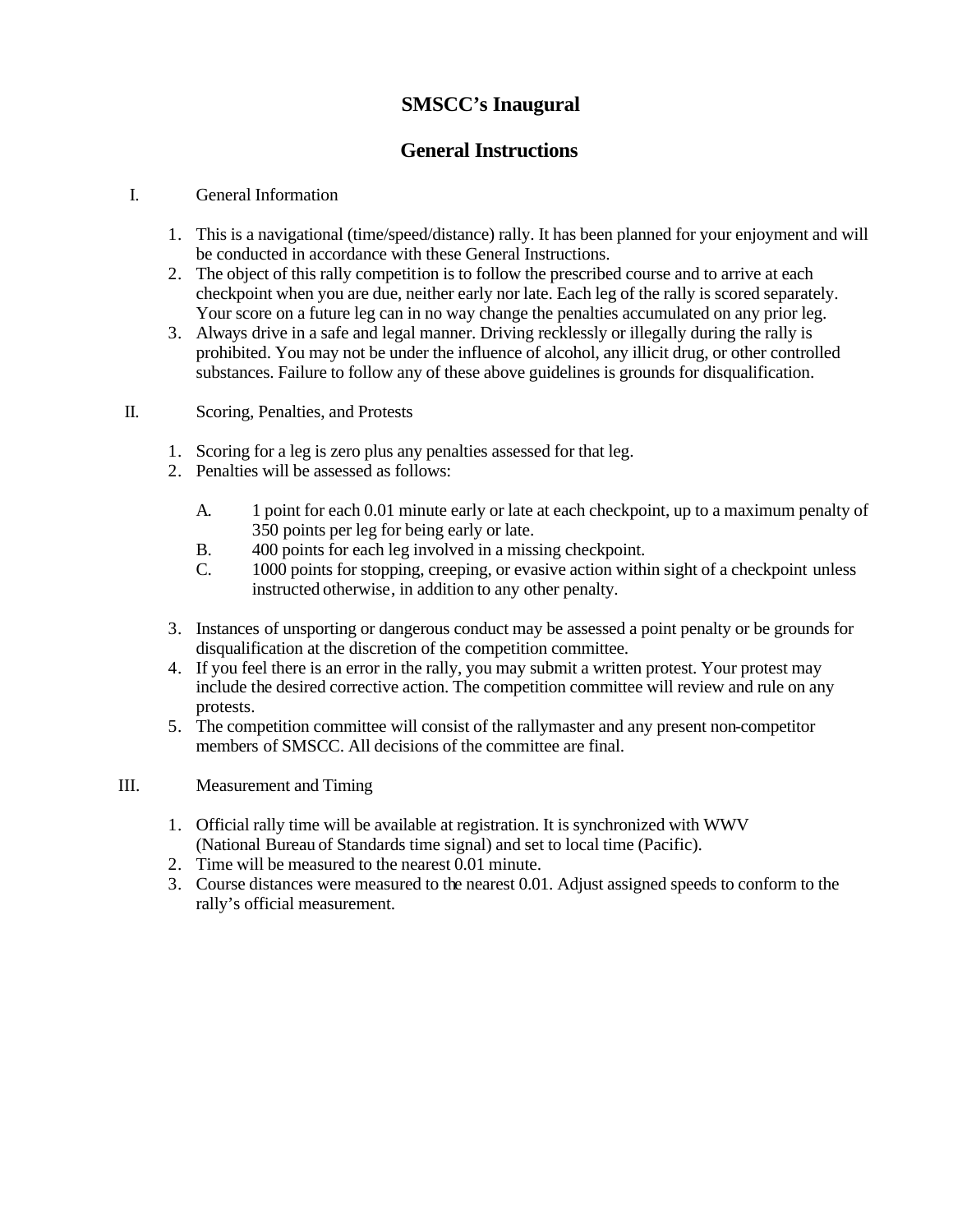### IV. Checkpoints

## 1. Manned Checkpoints

- A. Stopping, creeping, or evasive action within sight of a checkpoint is prohibited unless instructed otherwise.
- B. You will be timed in when your front wheels cross the timing hose. The hose will be identified by a sign with "SM IN" upon it. Please do not stop at the in marker. Continue to the timing crew to receive your finish time as well as your start time for the next leg.
- C. Any timing disagreements or time delays for any leg since the previous manned checkpoint must be registered at this time.
- D. You will be given all information necessary to begin the next leg (e.g. out speed, active route instruction and active Notes to be used until the next manned checkpoint).
- E. Begin the next leg at the out marker at your assigned start time. Please do not block traffic flowor other competitors' access to the out marker.
- 2. Do It Yourself Checkpoints
	- A. At a DIYC write your arrival time (in hours, minutes and hundredths of a minute) in the Finish Time box above the Start Time box for the current leg.
	- B. Your start time for the next leg is 1.00 minute after the time you just wrote down in the Finish Time box. Please write that time in the next available Start Time box.
	- C. You must write both your Finish Time for the DIYC and the Start Time for the next leg on your control card before reaching the next manned checkpoint. Failure to do so will be scored as having missed a checkpoint.
	- D. You may not change your Finish Time for a DIYC after entering the next manned checkpoint.
- V. Course
	- 1. Eligible rally roads are paved and public, except when you are instructed otherwise. Alleys, driveways, entrances to businesses, private roads and unpaved roads are to be considered nonexistent except when you are instructed otherwise.
	- 2. The course through an intersection is determined by the first item that applies in the following priority list:
		- A. Execute a turn as instructed by a numbered route instruction. Turns require you to go in a direction that is different from the course you would take based on the first item that applies on the remainder of this priority list.
		- B. Follow the course as defined by a course following action (see section V. 3).
		- C. Follow the course as defined by any active Notes (see section VII.).
		- D. Proceed straight as possible. Do not consider freeway of framps to be straight as possible.
	- 3. Types of course following actions are as follows:
		- A. When you are instructed onto a road by name or number you must follow it by name or number whenever possible until you execute a turn or enter a manned checkpoint.
		- B. When you are instructed to FLR (Follow the Lined Road) you must continue to do so until you execute a turn or enter a manned checkpoint.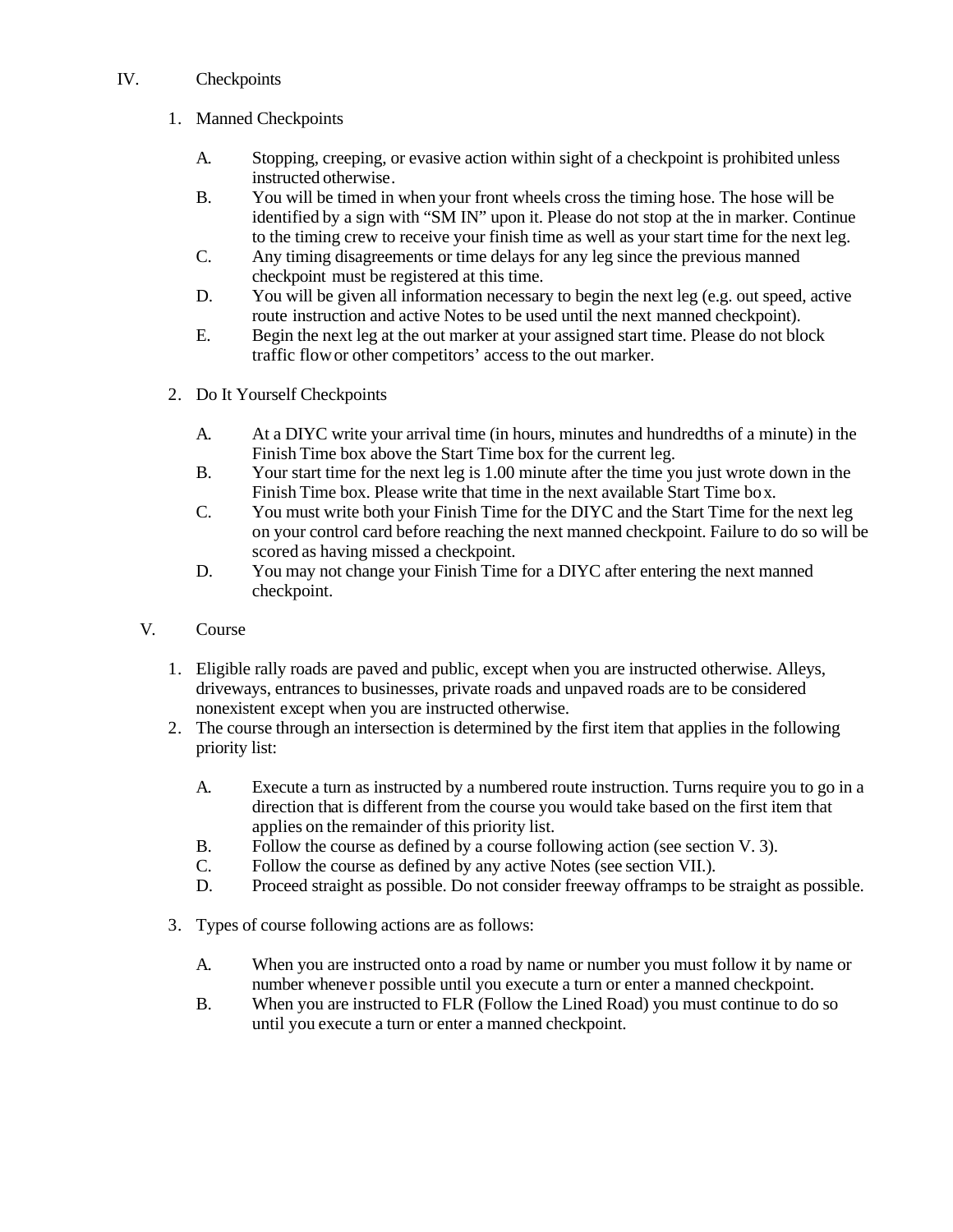- VI. Route Instructions
	- 1. Complete each route instruction in an order consistent with the active Notes (see section VII.) for the leg you are on. If no active Note gives you an order of execution, route instructions are completed in descending numerical order.
	- 2. Execute each route instruction at the first possible point satisfying that route instruction and consistent with these General Instructions.
	- 3. Execute each part of a multiple part route instruction in the order presented.
	- 4. Some route instructions are designated WOF (Whichever Occurs First), and will be separated into two or more portions by the word **or** between each portion. Complete the portion which you can complete first, then cancel the other portion or portions.
	- 5. You may receive special route instructions at a manned checkpoint, execute them as directed.
	- 6. Information in parentheses is not part of the route instruction, but will be correct.
	- 7. Consider route instruction 1 active at the beginning of the rally.
	- 8. A route instruction (or part thereof) consisting solely of a reference to a sign or landmark is executed by observing it.
	- 9. When a speed is assigned for a specified portion of the rally (e.g., CAST 20 for ½ mile or CAST30 for 1 minute), at the end of that portion of the rally, you must return to the previous assigned speed unless another speed applies there.

#### VII. Notes

- 1. You will be given a page of Notes at the beginning of the rally. These Notes are to be kept for the duration of the rally. At the start of the rally and at each manned checkpoint, you will be given the Notes that are active.
- 2. Notes will give you the course through each T intersection. Never use straight as possible through a T intersection.
- 3. Notes may include information such as the order in which to complete route instructions, changes to eligible rally roads, specific course following actions, and potential pauses.

#### VIII. Signs and Landmarks

- 1. A landmark is an object along the course such as: signal, stop, fire hydrant, Ventura Bl. Each landmark will be indicated in the route instructions without quotation marks. Any term used in Section X to define a landmark will be used only in the defined sense.
- 2. Quotation marks are used in the route instructions to indicate the complete or partial text and/or the illustration or illustrations on the sign to be used. All quoted signs will be on your right or overhead except when you are instructed otherwise by the use of 'SA' or 'SOL'. Other signs and all landmarks may be anywhere, except as indicated in section VIII.7.
- 3. A referenced sign may contain additional text or illustrations. The referenced portion will be contiguous, with no intervening text skipped. Referenced capitalization need not agree with that on the sign. Part of a word or number will not be referenced.
- 4. Partial names may be used in the route instructions to identify landmarks. For example, the landmark West Topanga Canyon Blvd. might appear in a route instruction as Topanga, or as Canyon, or as West Topanga, etc. It will not appear as Topanga Cyn, nor as Canyon Boulevard, nor as West Canyon, etc. A road identification sign with an arrow may be used to identify that road.
- 5. A single sign will not be used for consecutive route instructions.
- 6. More than one sign mounted on a common support is considered a single sign.
- 7. Do not use signs on mailboxes, signs on or attached to vehicles or buildings, or signs painted on the surface of the road or curbs. Do not use signs or landmarks readable only after you pass them.